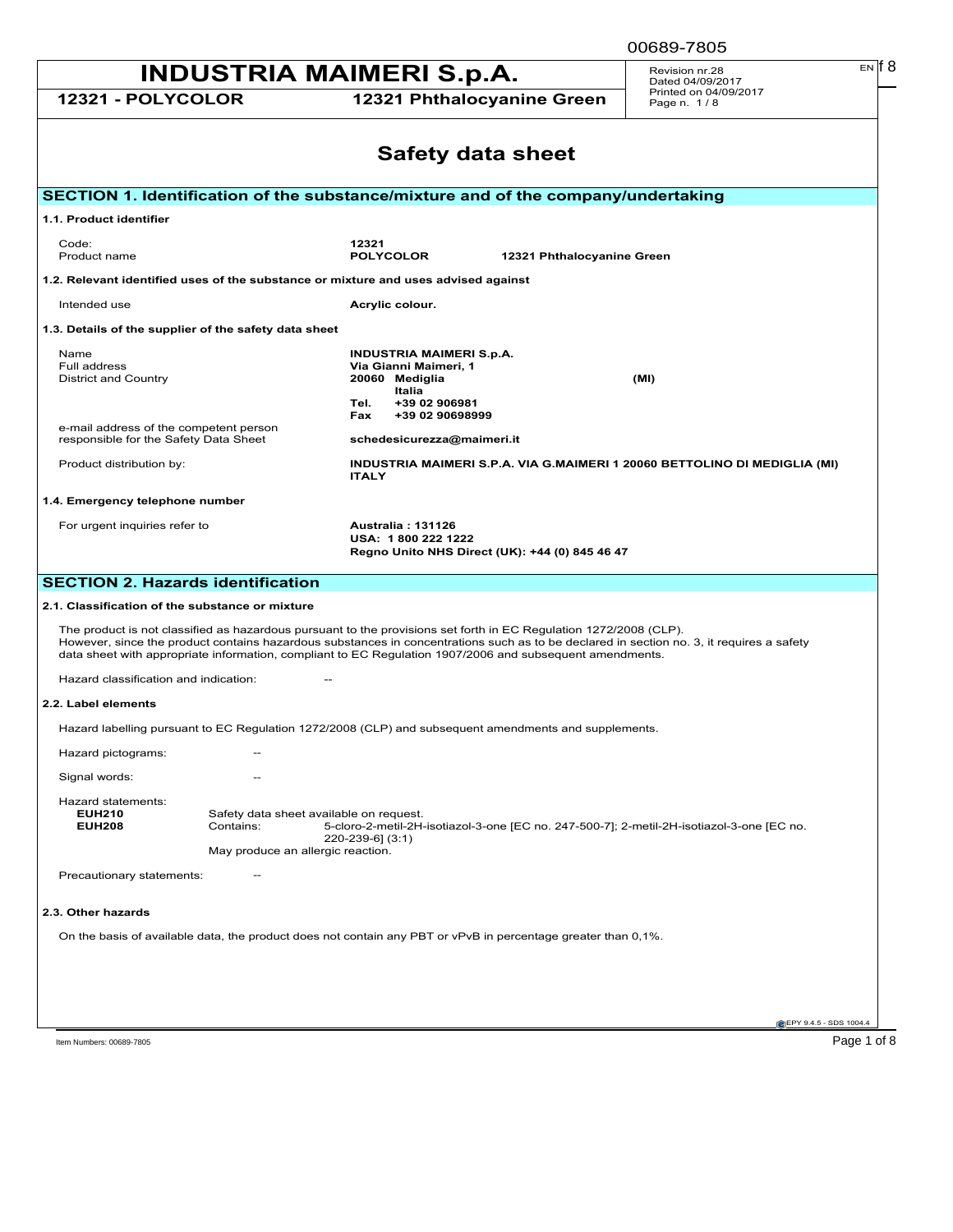**12321 - POLYCOLOR 12321 Phthalocyanine Green**

## **SECTION 3. Composition/information on ingredients**

#### **3.1. Substances**

Information not relevant

#### **3.2. Mixtures**

**Contains:**

**Identification x = Conc. % Classification 1272/2008 (CLP)**

**5-cloro-2-metil-2H-isotiazol-3-one [EC no. 247-500-7]; 2-metil-2H-isotiazol-3-one [EC no. 220-239-6] (3:1)** *CAS 55965-84-9* 0 ≤ x < 0,0015 Acute Tox. 3 H301, Acute Tox. 3 H311, Acute Tox. 3 H331, Skin Corr. 1B H314, Skin Sens. 1 H317, Aquatic Acute 1 H400 M=1, Aquatic Chronic 1 H410 M=1

*EC*<br>INDEX *INDEX 613-167-00-5*

The full wording of hazard (H) phrases is given in section 16 of the sheet.

## **SECTION 4. First aid measures**

## **4.1. Description of first aid measures**

EYES: Remove contact lenses, if present. Wash immediately with plenty of water for at least 30-60 minutes, opening the eyelids fully. Get medical advice/attention.

SKIN: Remove contaminated clothing. Rinse skin with a shower immediately. Get medical advice/attention.

INGESTION: Have the subject drink as much water as possible. Get medical advice/attention. Do not induce vomiting unless explicitly authorised by a doctor.

INHALATION: Get medical advice/attention immediately. Remove victim to fresh air, away from the accident scene. If the subject stops breathing, administer artificial respiration. Take suitable precautions for rescue workers.

## **4.2. Most important symptoms and effects, both acute and delayed**

Specific information on symptoms and effects caused by the product are unknown.

### **4.3. Indication of any immediate medical attention and special treatment needed**

Information not available

## **SECTION 5. Firefighting measures**

## **5.1. Extinguishing media**

SUITABLE EXTINGUISHING EQUIPMENT

Extinguishing substances are: carbon dioxide and chemical powder. For product loss or leakage that has not caught fire, water spray can be used to disperse flammable vapours and protect those trying to stem the leak. UNSUITABLE EXTINGUISHING EQUIPMENT

Do not use jets of water.

Water is not effective for putting out fires but can be used to cool containers exposed to flames to prevent explosions.

#### **5.2. Special hazards arising from the substance or mixture**

HAZARDS CAUSED BY EXPOSURE IN THE EVENT OF FIRE If large quantities of the product are involved in a fire, they can make it considerably worse. Do not breathe combustion products.

### **5.3. Advice for firefighters**

GENERAL INFORMATION

In the case of fire, use jets of water to cool the containers to prevent the risk of explosions (product decomposition and excess pressure) and the development of substances potentially hazardous for health. Always wear full fire prevention gear. Remove all containers containing the product from the fire, if it is safe to do so.

SPECIAL PROTECTIVE EQUIPMENT FOR FIRE-FIGHTERS

Normal fire fighting clothing i.e. fire kit (BS EN 469), gloves (BS EN 659) and boots (HO specification A29 and A30) in combination with self-contained open circuit positive pressure compressed air breathing apparatus (BS EN 137).

**EPY 9.4.5 - SDS 1004** 

EN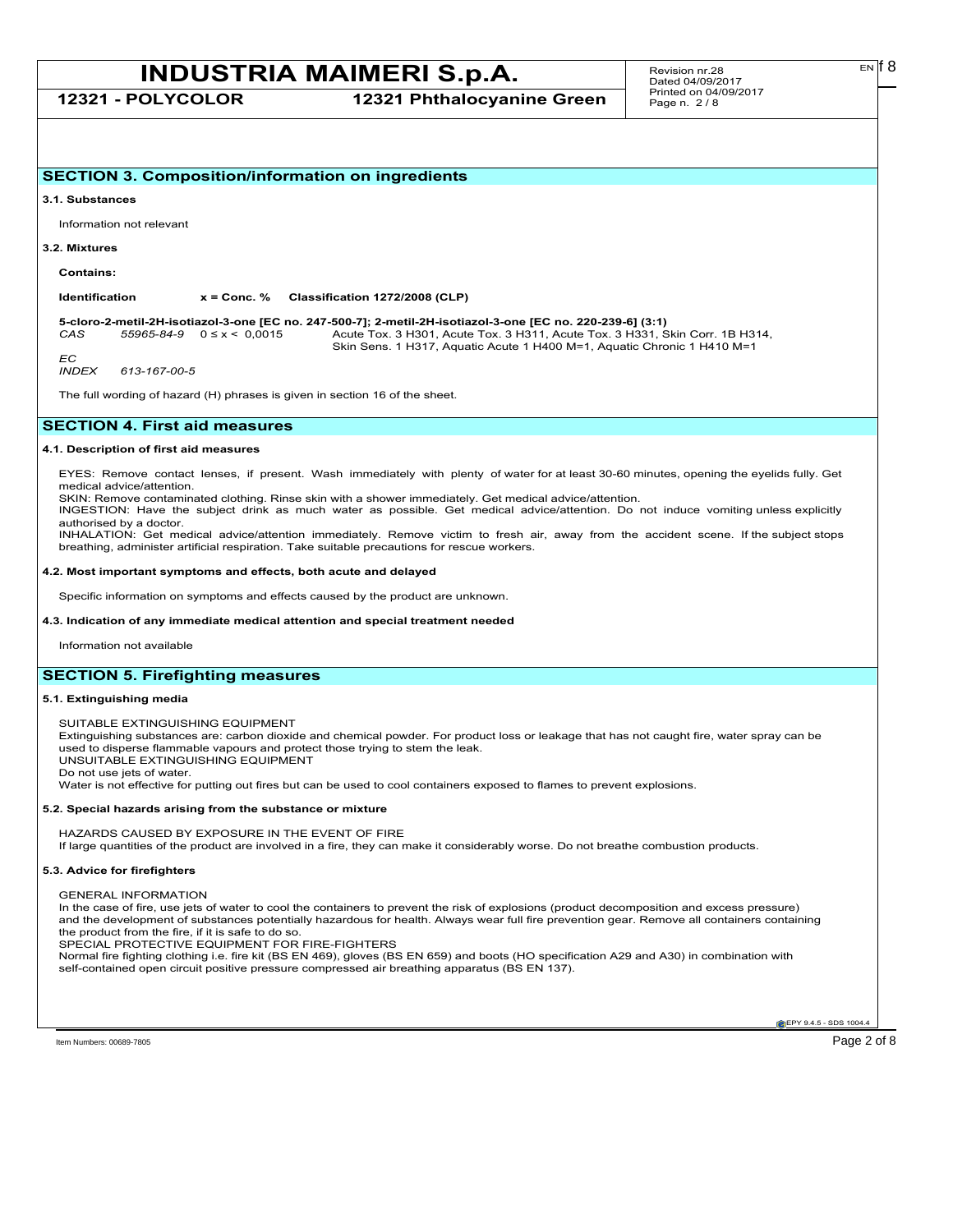**12321 - POLYCOLOR 12321 Phthalocyanine Green**

## **SECTION 6. Accidental release measures**

**6.1. Personal precautions, protective equipment and emergency procedures**

Block the leakage if there is no hazard.

Wear suitable protective equipment (including personal protective equipment referred to under Section 8 of the safety data sheet) to prevent any contamination of skin, eyes and personal clothing. These indications apply for both processing staff and those involved in emergency procedures.

#### **6.2. Environmental precautions**

The product must not penetrate into the sewer system or come into contact with surface water or ground water.

#### **6.3. Methods and material for containment and cleaning up**

Collect the leaked product into a suitable container. If the product is flammable, use explosion-proof equipment. Evaluate the compatibility of the container to be used, by checking section 10. Absorb the remainder with inert absorbent material. Make sure the leakage site is well aired. Contaminated material should be disposed of in compliance with the provisions set forth in point 13.

#### **6.4. Reference to other sections**

Any information on personal protection and disposal is given in sections 8 and 13.

## **SECTION 7. Handling and storage**

## **7.1. Precautions for safe handling**

Keep away from heat, sparks and naked flames; do not smoke or use matches or lighters. Vapours may catch fire and an explosion may occur; vapour accumulation is therefore to be avoided by leaving windows and doors open and ensuring good cross ventilation. Without adequate ventilation, vapours may accumulate at ground level and, if ignited, catch fire even at a distance, with the danger of backfire. Avoid bunching of electrostatic charges. When performing transfer operations involving large containers, connect to an earthing system and wear antistatic footwear. Vigorous stirring and flow through the tubes and equipment may cause the formation and accumulation of electrostatic charges. In order to avoid the risk of fires and explosions, never use compressed air when handling. Open containers with caution as they may be pressurised. Do not eat, drink or smoke during use. Avoid leakage of the product into the environment.

#### **7.2. Conditions for safe storage, including any incompatibilities**

Store only in the original container. Store the containers sealed, in a well ventilated place, away from direct sunlight. Store in a well ventilated place, keep far away from sources of heat, naked flames and sparks and other sources of ignition. Keep containers away from any incompatible materials, see section 10 for details.

#### **7.3. Specific end use(s)**

Information not available

## **SECTION 8. Exposure controls/personal protection**

#### **8.1. Control parameters**

Information not available

#### **8.2. Exposure controls**

As the use of adequate technical equipment must always take priority over personal protective equipment, make sure that the workplace is well aired through effective local aspiration.

When choosing personal protective equipment, ask your chemical substance supplier for advice.

Personal protective equipment must be CE marked, showing that it complies with applicable standards.

HAND PROTECTION

Protect hands with category III work gloves (see standard EN 374).

The following should be considered when choosing work glove material: compatibility, degradation, failure time and permeability.

The work gloves' resistance to chemical agents should be checked before use, as it can be unpredictable. The gloves' wear time depends on the duration and type of use.

SKIN PROTECTION

Wear category I professional long-sleeved overalls and safety footwear (see Directive 89/686/EEC and standard EN ISO 20344). Wash body with soap and water after removing protective clothing. EYE PROTECTION

Item Numbers: 00689-7805 Page 3 of 8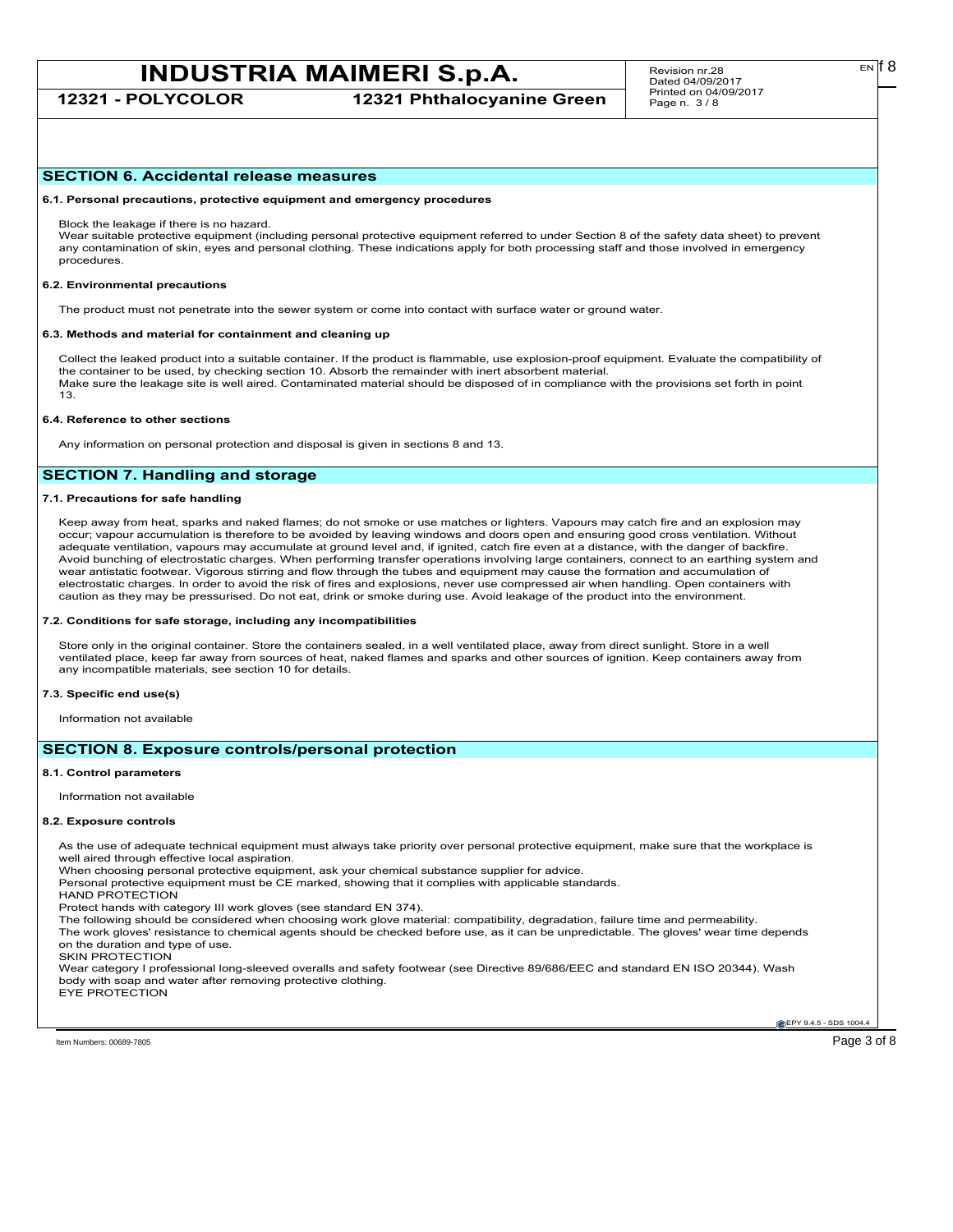## **12321 - POLYCOLOR 12321 Phthalocyanine Green**

Revision nr.28 Dated 04/09/2017 Printed on 04/09/2017 Page n. 4 / 8

## **SECTION 8. Exposure controls/personal protection** ... / >>

Wear airtight protective goggles (see standard EN 166). RESPIRATORY PROTECTION

If the threshold value (e.g. TLV-TWA) is exceeded for the substance or one of the substances present in the product, use a mask with a type B filter whose class (1, 2 or 3) must be chosen according to the limit of use concentration. (see standard EN 14387). In the presence of gases or vapours of various kinds and/or gases or vapours containing particulate (aerosol sprays, fumes, mists, etc.) combined filters are required.

Respiratory protection devices must be used if the technical measures adopted are not suitable for restricting the worker's exposure to the threshold values considered. The protection provided by masks is in any case limited.

If the substance considered is odourless or its olfactory threshold is higher than the corresponding TLV-TWA and in the case of an emergency, wear open-circuit compressed air breathing apparatus (in compliance with standard EN 137) or external air-intake breathing apparatus (in compliance with standard EN 138). For a correct choice of respiratory protection device, see standard EN 529. ENVIRONMENTAL EXPOSURE CONTROLS

The emissions generated by manufacturing processes, including those generated by ventilation equipment, should be checked to ensure compliance with environmental standards.

## **SECTION 9. Physical and chemical properties**

**9.1. Information on basic physical and chemical properties**

| Appearance                             |        | paste                        |
|----------------------------------------|--------|------------------------------|
| Colour                                 |        | green                        |
| Odour                                  |        | <b>SLIGHTLY AMMONIA</b>      |
| Odour threshold                        |        | Not available                |
| pН                                     |        | Not available                |
| Melting point / freezing point         |        | Not available                |
| Initial boiling point                  |        | Not available                |
| Boiling range                          |        | Not available                |
| Flash point                            | $\geq$ | °C<br>60                     |
| <b>Evaporation Rate</b>                |        | Not available                |
| Flammability of solids and gases       |        | Not available                |
| Lower inflammability limit             |        | Not available                |
| Upper inflammability limit             |        | Not available                |
| Lower explosive limit                  |        | Not available                |
| Upper explosive limit                  |        | Not available                |
| Vapour pressure                        |        | Not available                |
| Vapour density                         |        | Not available                |
| Relative density                       |        | 0.2                          |
| Solubility                             |        | INSOLUBLE, DILUTE WITH WATER |
| Partition coefficient: n-octanol/water |        | Not available                |
| Auto-ignition temperature              |        | Not available                |
| Decomposition temperature              |        | Not available                |
| Viscosity                              |        | Not available                |
| <b>Explosive properties</b>            |        | Not available                |
| Oxidising properties                   |        | Not available                |
|                                        |        |                              |
| 9.2. Other information                 |        |                              |
|                                        |        |                              |

Total solids  ${0}$  28,49 %

## **SECTION 10. Stability and reactivity**

## **10.1. Reactivity**

There are no particular risks of reaction with other substances in normal conditions of use.

#### **10.2. Chemical stability**

The product is stable in normal conditions of use and storage.

### **10.3. Possibility of hazardous reactions**

No hazardous reactions are foreseeable in normal conditions of use and storage.

## **10.4. Conditions to avoid**

None in particular. However the usual precautions used for chemical products should be respected.

#### **10.5. Incompatible materials**

**EPY 9.4.5 - SDS 1004** 

Item Numbers: 00689-7805 Page 4 of 8

EN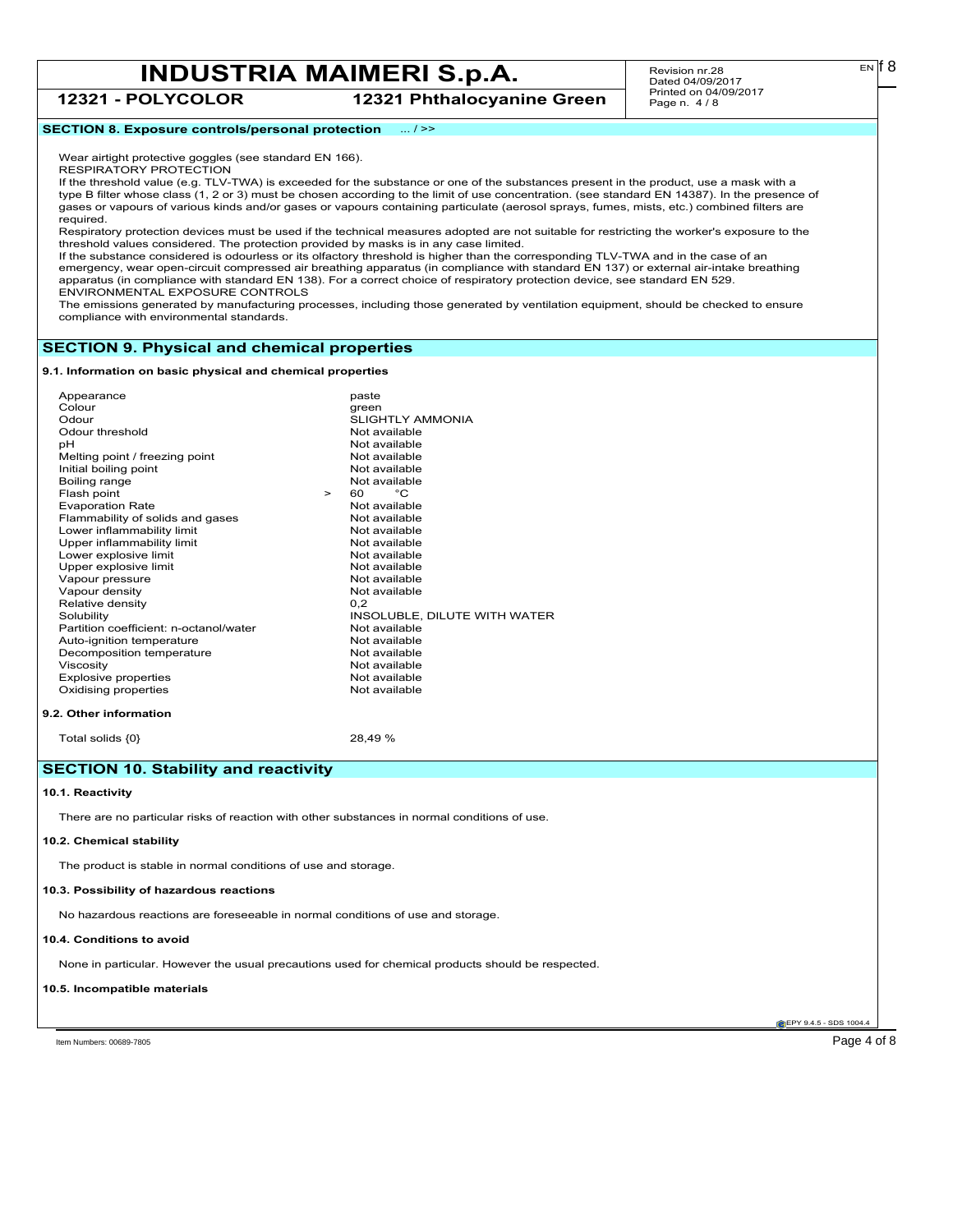**12321 - POLYCOLOR 12321 Phthalocyanine Green**

#### Revision nr.28 Dated 04/09/2017 Printed on 04/09/2017 Page n. 5 / 8

**SECTION 10. Stability and reactivity** ... / >>

Information not available

## **10.6. Hazardous decomposition products**

Information not available

## **SECTION 11. Toxicological information**

In the absence of experimental data for the product itself, health hazards are evaluated according to the properties of the substances it contains, using the criteria specified in the applicable regulation for classification. It is therefore necessary to take into account the concentration of the individual hazardous substances indicated in section 3, to evaluate the toxicological effects of exposure to the product.

## **11.1. Information on toxicological effects**

Metabolism, toxicokinetics, mechanism of action and other information

Information not available

Information on likely routes of exposure

Information not available

Delayed and immediate effects as well as chronic effects from short and long-term exposure

Information not available

Interactive effects

Information not available

ACUTE TOXICITY

LC50 (Inhalation) of the mixture: Not classified (no significant component)<br>
LD50 (Oral) of the mixture: Not classified (no significant component) LD50 (Oral) of the mixture: Not classified (no significant component)<br>
LD50 (Dermal) of the mixture: Not classified (no significant component) Not classified (no significant component)

SKIN CORROSION / IRRITATION

Does not meet the classification criteria for this hazard class

SERIOUS EYE DAMAGE / IRRITATION

Does not meet the classification criteria for this hazard class

RESPIRATORY OR SKIN SENSITISATION

May produce an allergic reaction. Contains: 5-cloro-2-metil-2H-isotiazol-3-one [EC no. 247-500-7]; 2-metil-2H-isotiazol-3-one [EC no. 220-239-6] (3:1)

GERM CELL MUTAGENICITY

Does not meet the classification criteria for this hazard class

CARCINOGENICITY

Does not meet the classification criteria for this hazard class

REPRODUCTIVE TOXICITY

Does not meet the classification criteria for this hazard class

STOT - SINGLE EXPOSURE

Does not meet the classification criteria for this hazard class

STOT - REPEATED EXPOSURE

Item Numbers: 00689-7805 Page 5 of 8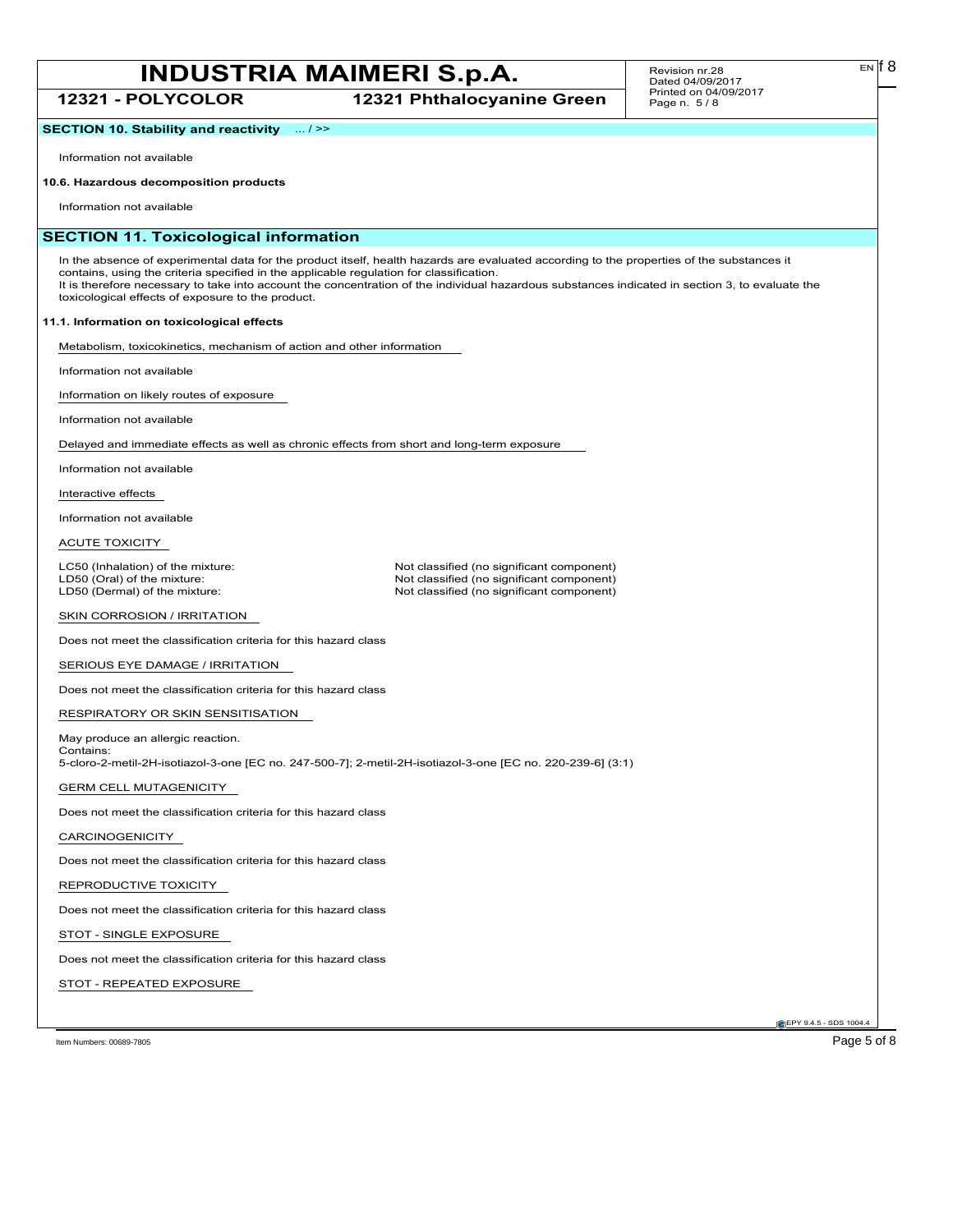**12321 - POLYCOLOR 12321 Phthalocyanine Green**

#### Revision nr.28 Dated 04/09/2017 Printed on 04/09/2017 Page n. 6 / 8

EN

## **SECTION 11. Toxicological information** ... / >>

Does not meet the classification criteria for this hazard class

## ASPIRATION HAZARD

Does not meet the classification criteria for this hazard class

## **SECTION 12. Ecological information**

No specific data are available for this product. Handle it according to good working practices. Avoid littering. Do not contaminate soil and waterways. Inform the competent authorities, should the product reach waterways or contaminate soil or vegetation. Please take all the proper measures to reduce harmful effects on aquifers.

### **12.1. Toxicity**

Information not available

### **12.2. Persistence and degradability**

Information not available

## **12.3. Bioaccumulative potential**

Information not available

### **12.4. Mobility in soil**

Information not available

## **12.5. Results of PBT and vPvB assessment**

On the basis of available data, the product does not contain any PBT or vPvB in percentage greater than 0,1%.

#### **12.6. Other adverse effects**

Information not available

## **SECTION 13. Disposal considerations**

#### **13.1. Waste treatment methods**

Reuse, when possible. Neat product residues should be considered special non-hazardous waste. Disposal must be performed through an authorised waste management firm, in compliance with national and local regulations. CONTAMINATED PACKAGING Contaminated packaging must be recovered or disposed of in compliance with national waste management regulations.

## **SECTION 14. Transport information**

The product is not dangerous under current provisions of the Code of International Carriage of Dangerous Goods by Road (ADR) and by Rail (RID), of the International Maritime Dangerous Goods Code (IMDG), and of the International Air Transport Association (IATA) regulations.

#### **14.1. UN number**

Not applicable

## **14.2. UN proper shipping name**

Not applicable

### **14.3. Transport hazard class(es)**

Not applicable

## **14.4. Packing group**

Not applicable

Item Numbers: 00689-7805 Page 6 of 8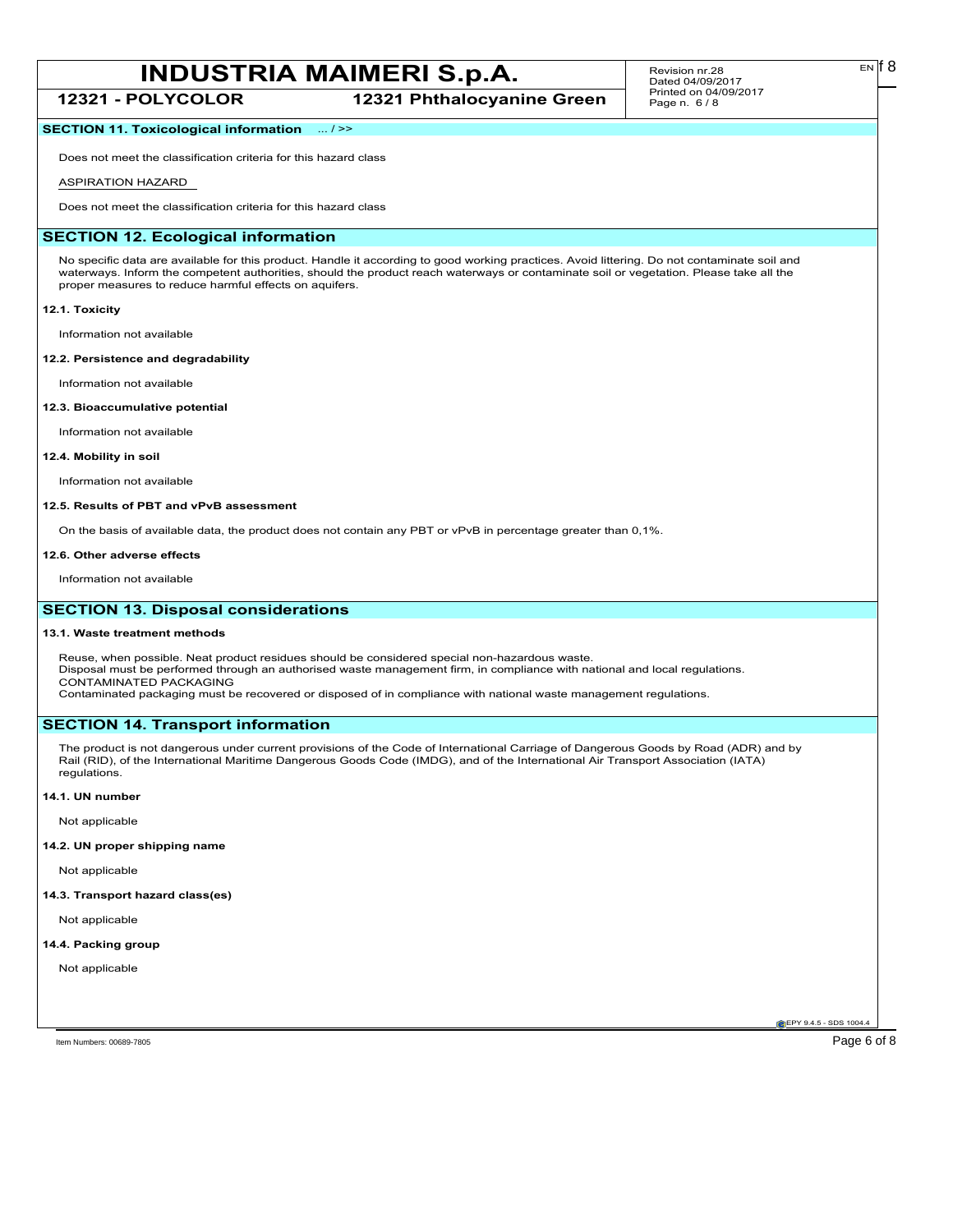**12321 - POLYCOLOR 12321 Phthalocyanine Green**

**SECTION 14. Transport information** ... / >>

#### **14.5. Environmental hazards**

Not applicable

#### **14.6. Special precautions for user**

Not applicable

**14.7. Transport in bulk according to Annex II of Marpol and the IBC Code**

Information not relevant

## **SECTION 15. Regulatory information**

## **15.1. Safety, health and environmental regulations/legislation specific for the substance or mixture**

Seveso Category - Directive 2012/18/EC: None

Restrictions relating to the product or contained substances pursuant to Annex XVII to EC Regulation 1907/2006 None

Substances in Candidate List (Art. 59 REACH) On the basis of available data, the product does not contain any SVHC in percentage greater than 0,1%.

Substances subject to authorisarion (Annex XIV REACH) **None** 

Substances subject to exportation reporting pursuant to (EC) Reg. 649/2012: **None** 

Substances subject to the Rotterdam Convention: **None** 

Substances subject to the Stockholm Convention: **None** 

Healthcare controls Information not available

## **15.2. Chemical safety assessment**

No chemical safety assessment has been processed for the mixture and the substances it contains.

## **SECTION 16. Other information**

Text of hazard (H) indications mentioned in section 2-3 of the sheet:

| Acute Tox. 3             | Acute toxicity, category 3                                         |
|--------------------------|--------------------------------------------------------------------|
| Skin Corr. 1B            | Skin corrosion, category 1B                                        |
| Skin Sens. 1             | Skin sensitization, category 1                                     |
| <b>Aquatic Acute 1</b>   | Hazardous to the aquatic environment, acute toxicity, category 1   |
| <b>Aquatic Chronic 1</b> | Hazardous to the aquatic environment, chronic toxicity, category 1 |
| H301                     | Toxic if swallowed.                                                |
| H311                     | Toxic in contact with skin.                                        |
| H331                     | Toxic if inhaled.                                                  |
| H314                     | Causes severe skin burns and eye damage.                           |
| H317                     | May cause an allergic skin reaction.                               |
| H400                     | Very toxic to aquatic life.                                        |
| H410                     | Very toxic to aquatic life with long lasting effects.              |
| <b>EUH210</b>            | Safety data sheet available on request.                            |

LEGEND:

- ADR: European Agreement concerning the carriage of Dangerous goods by Road

- CAS NUMBER: Chemical Abstract Service Number

- CE50: Effective concentration (required to induce a 50% effect)

- CE NUMBER: Identifier in ESIS (European archive of existing substances)

- CLP: EC Regulation 1272/2008

- DNEL: Derived No Effect Level

- EmS: Emergency Schedule